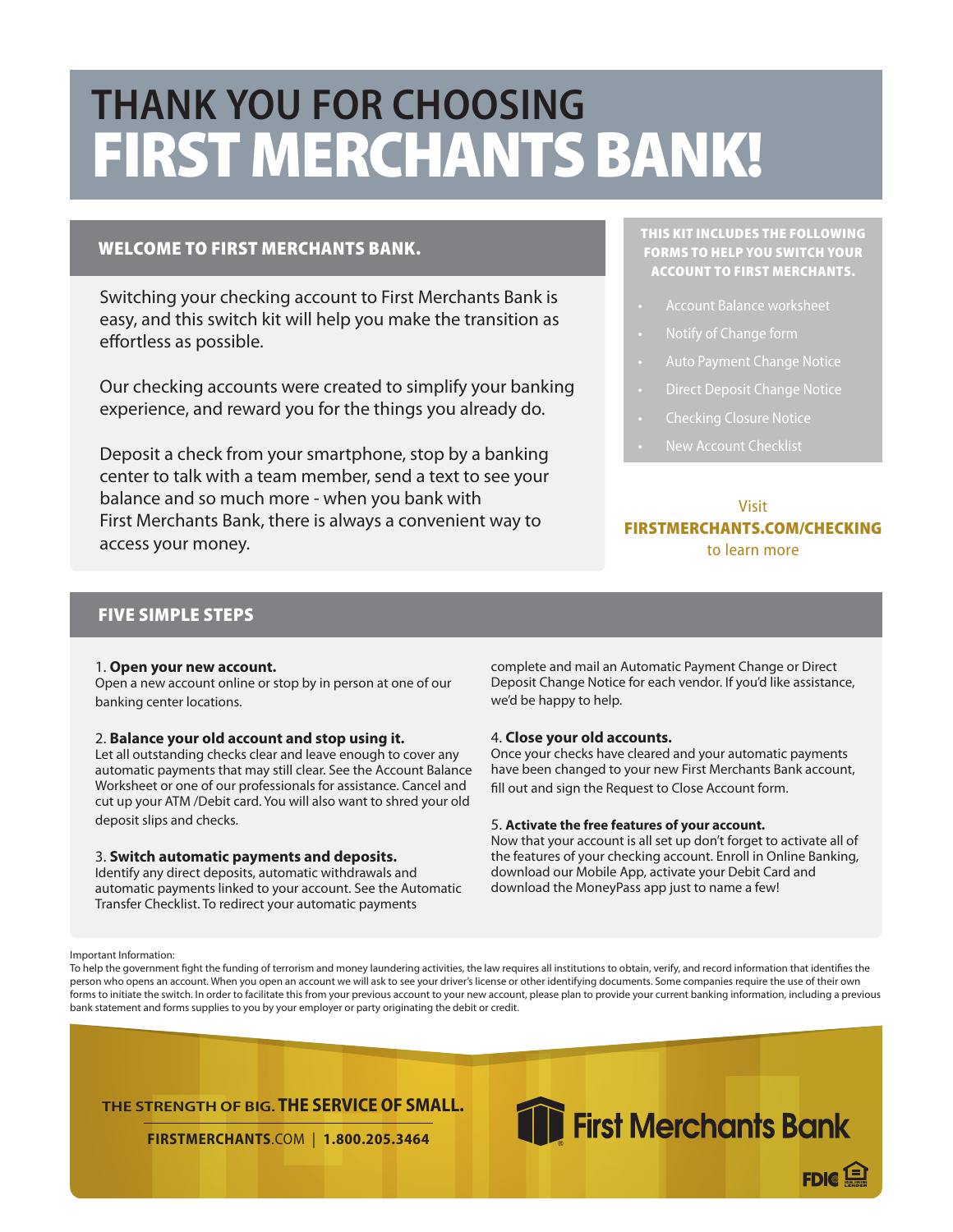## **ACCOUNT BALANCE** WORKSHEET

Beginning with the account balance shown on your most recent bank statement, balance your existing account.

|                                                                                                                              | 1. Balance from your most recent bank statement. |                               | $\overline{\varsigma}$ |
|------------------------------------------------------------------------------------------------------------------------------|--------------------------------------------------|-------------------------------|------------------------|
|                                                                                                                              | 2. List deposits since statement closing date.   |                               |                        |
|                                                                                                                              | Date                                             | Description                   | Amount                 |
|                                                                                                                              |                                                  |                               |                        |
|                                                                                                                              |                                                  |                               |                        |
|                                                                                                                              |                                                  |                               |                        |
|                                                                                                                              |                                                  |                               |                        |
|                                                                                                                              |                                                  | Total Deposits $  \mathsf{S}$ |                        |
|                                                                                                                              |                                                  |                               |                        |
| 3. List all checks, debit card purchases, ATM withdrawals, automatic debits and bank fees since your last statement          |                                                  |                               |                        |
|                                                                                                                              | Date                                             | Description                   | Amount                 |
|                                                                                                                              |                                                  |                               |                        |
|                                                                                                                              |                                                  |                               |                        |
|                                                                                                                              |                                                  |                               |                        |
|                                                                                                                              |                                                  |                               |                        |
|                                                                                                                              |                                                  | <b>Total Debits</b>           | \$                     |
| 4. Total any automatic debits you have scheduled for the next 10 business days                                               |                                                  |                               |                        |
| \$<br>including bank service charges.                                                                                        |                                                  |                               |                        |
| 5. Add Step 1 and 2 then subtrct 3 and 4. This is the amount you need to remain<br>$\overline{\varsigma}$<br>in the account. |                                                  |                               |                        |
| \$<br>6. Excess funds to be transferred to new account.                                                                      |                                                  |                               |                        |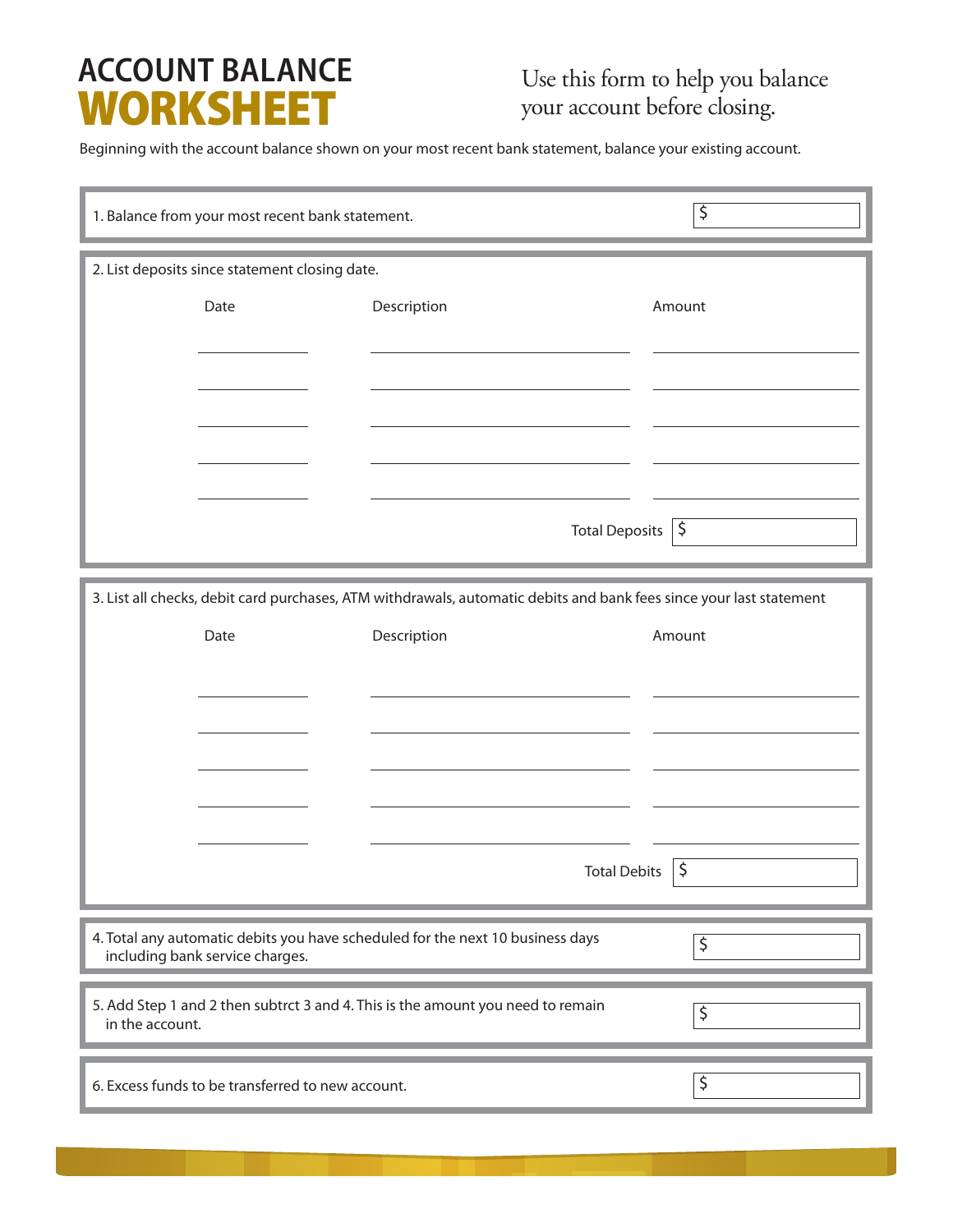## **Companies to** notify of change

Use this form to help identify the companies you may need to notify about changing automatic transactions linked to your checking account.

| <b>AUTOMATIC DEPOSITS</b>        | <b>ADDRESS/OTHER ACCOUNT INFORMATION</b> |
|----------------------------------|------------------------------------------|
| <b>PAYROLL</b>                   |                                          |
| <b>GOVERNMENT DEPOSIT</b>        |                                          |
| <b>TRANSFER FROM OTHER BANKS</b> |                                          |
| OTHER:                           |                                          |

| <b>AUTOMATIC DEBITS</b>         | <b>ACCOUNT NUMBER</b> | <b>ADDRESS</b> |
|---------------------------------|-----------------------|----------------|
| <b>INSURANCE</b>                |                       |                |
| <b>LOAN PAYMENTS</b>            |                       |                |
| <b>TRANSFERS TO OTHER BANKS</b> |                       |                |
| GAS                             |                       |                |
| <b>ELECTRIC</b>                 |                       |                |
| <b>TELEPHONE</b>                |                       |                |
| <b>WATER</b>                    |                       |                |
| CABLE                           |                       |                |
| OTHER:                          |                       |                |

Call **1.800.205.3464** QUESTIONS? visit **FIRSTMERCHANts.com**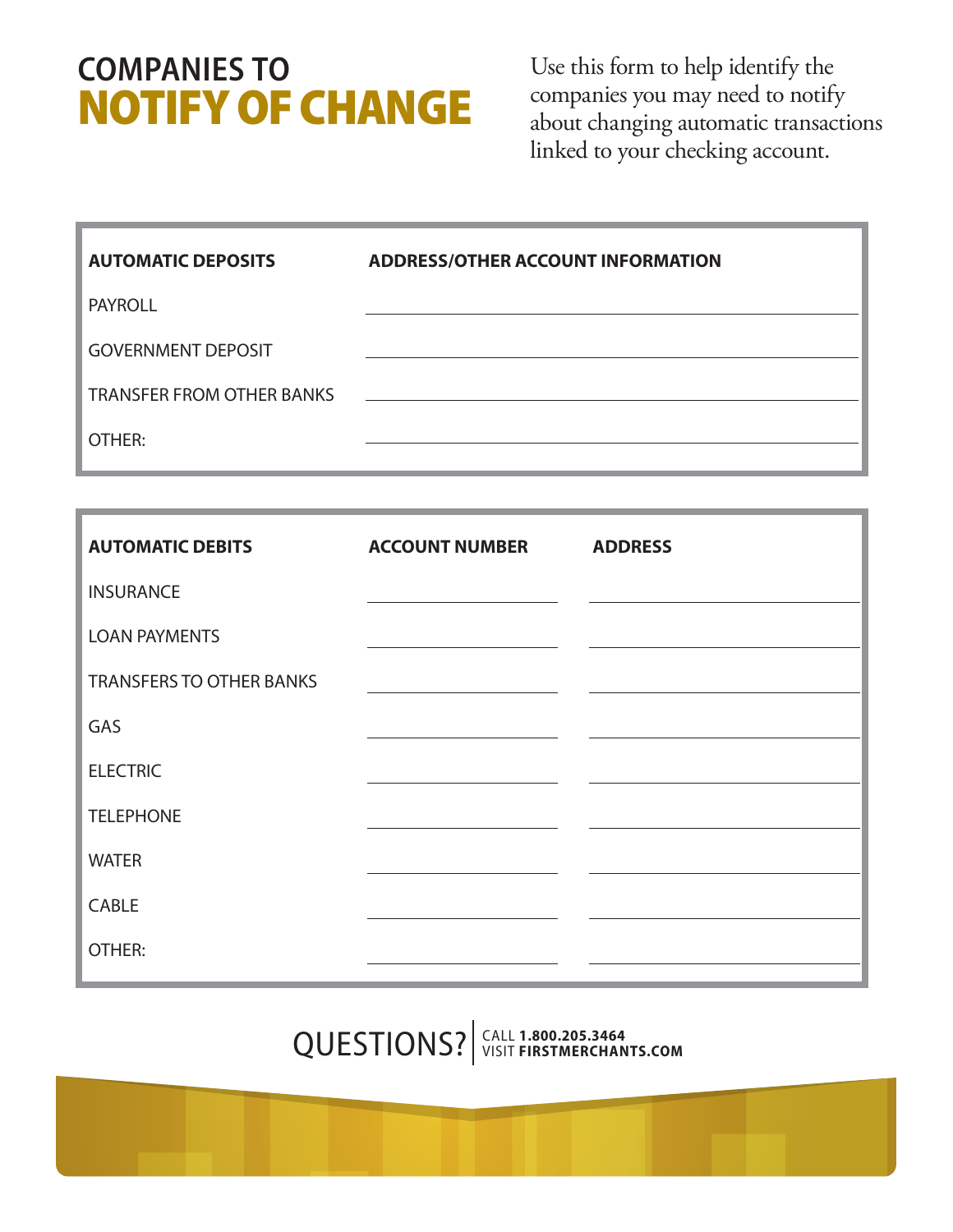## **AUTOMATIC PAYMENT/WITHDRAWAL CHANGE NOTICE**

Use this form to help you change your automatic payments.

| <b>PREVIOUS FINANCIAL INSTITUTION</b>                                                                             |                                  |  |  |
|-------------------------------------------------------------------------------------------------------------------|----------------------------------|--|--|
|                                                                                                                   |                                  |  |  |
| ACCOUNT NUMBER CONTRACTED AND RESIDENCE ACCOUNT NUMBER                                                            |                                  |  |  |
|                                                                                                                   |                                  |  |  |
|                                                                                                                   |                                  |  |  |
|                                                                                                                   | <b>NEW FINANCIAL INSTITUTION</b> |  |  |
| <b>FIRST MERCHANTS BANK</b><br>200 E. JACKSON STREET<br><b>MUNCIE, IN 47305</b><br>765.747.1500                   |                                  |  |  |
| <b>ROUTING NUMBER: 074900657</b><br>I HERBY AUTHORIZE YOU TO RE-DIRECT FUTURE AUTOMATED PAYMENT WITHDRAWALS TO MY |                                  |  |  |
|                                                                                                                   |                                  |  |  |
| CHECKING ACCOUNT NUMBER CONTRACT AND A RESIDENCE IN A RESIDENCE OF A RESIDENCE OF A RESIDENCE OF A RESIDENCE O    |                                  |  |  |
|                                                                                                                   |                                  |  |  |
| QUESTIONS?   CALL 1.800.205.3464                                                                                  |                                  |  |  |
|                                                                                                                   |                                  |  |  |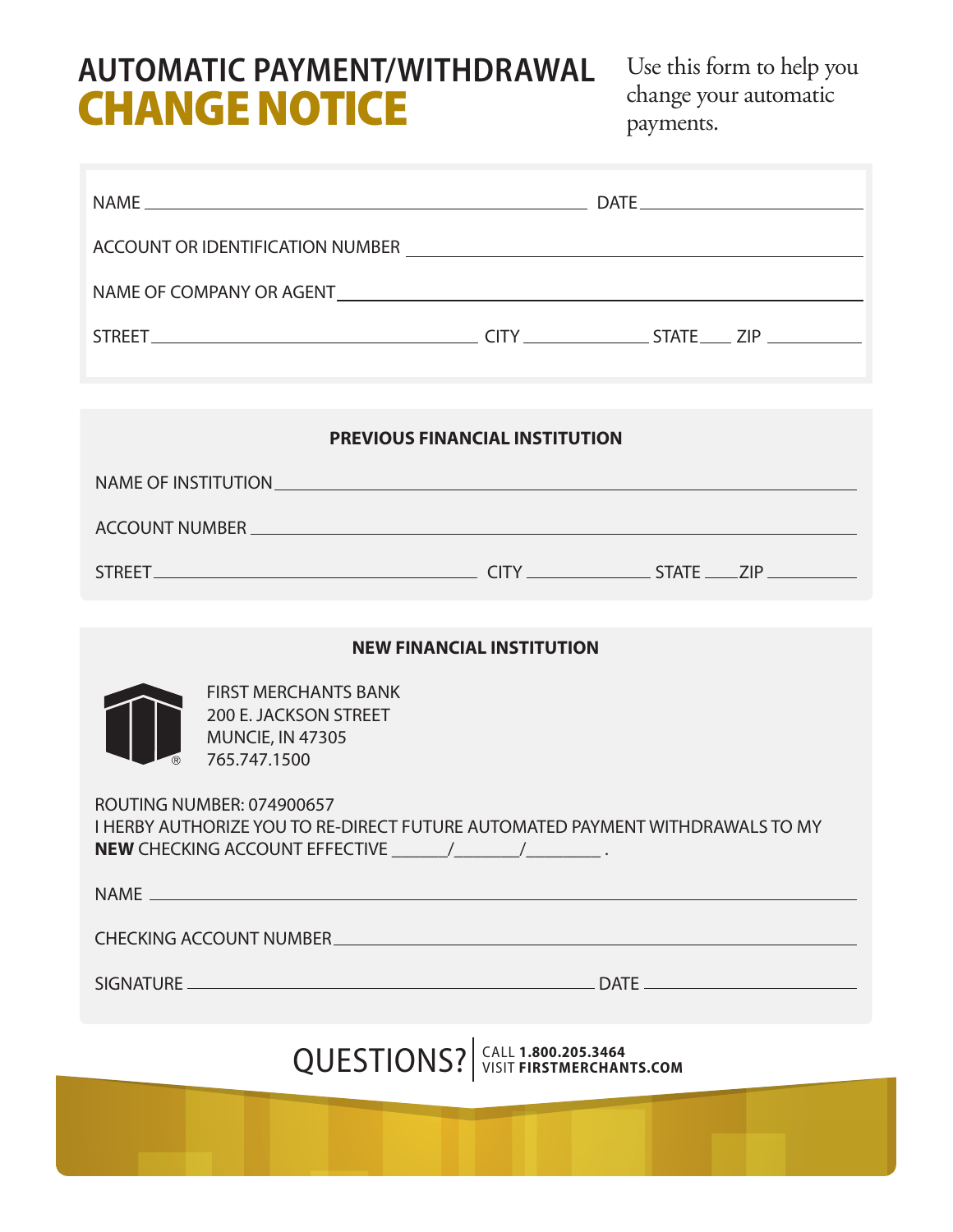## **DIRECT DEPOSIT CHANGE NOTICE**

Give this form to your employer to change your direct deposit.

| <b>PREVIOUS FINANCIAL INSTITUTION</b>                                                                                                                                                                                          |  |  |  |
|--------------------------------------------------------------------------------------------------------------------------------------------------------------------------------------------------------------------------------|--|--|--|
|                                                                                                                                                                                                                                |  |  |  |
|                                                                                                                                                                                                                                |  |  |  |
| ACCOUNT NUMBER CONTRACTED AND RESIDENCE IN A SERIES OF THE CONTRACTED AND RELEASED FOR THE CONTRACTED AND RELEASED FOR THE CONTRACTED AND RELEASED FOR THE CONTRACTED AND RELEASED FOR THE CONTRACTED AND RELEASED FOR THE CON |  |  |  |
|                                                                                                                                                                                                                                |  |  |  |
| <b>NEW FINANCIAL INSTITUTION</b>                                                                                                                                                                                               |  |  |  |
| <b>FIRST MERCHANTS BANK</b><br>200 E. JACKSON STREET<br><b>MUNCIE, IN 47305</b><br>765.747.1500                                                                                                                                |  |  |  |
| <b>ROUTING NUMBER: 074900657</b><br>I HERBY AUTHORIZE YOU TO RE-DIRECT FUTURE AUTOMATED DIRECT DEPOSITS TO MY NEW                                                                                                              |  |  |  |
| <b>NAME</b>                                                                                                                                                                                                                    |  |  |  |
| CHECKING ACCOUNT NUMBER <b>AND THE REAL PROPERTY OF A REAL PROPERTY</b>                                                                                                                                                        |  |  |  |
|                                                                                                                                                                                                                                |  |  |  |
| QUESTIONS?   CALL 1.800.205.3464                                                                                                                                                                                               |  |  |  |
|                                                                                                                                                                                                                                |  |  |  |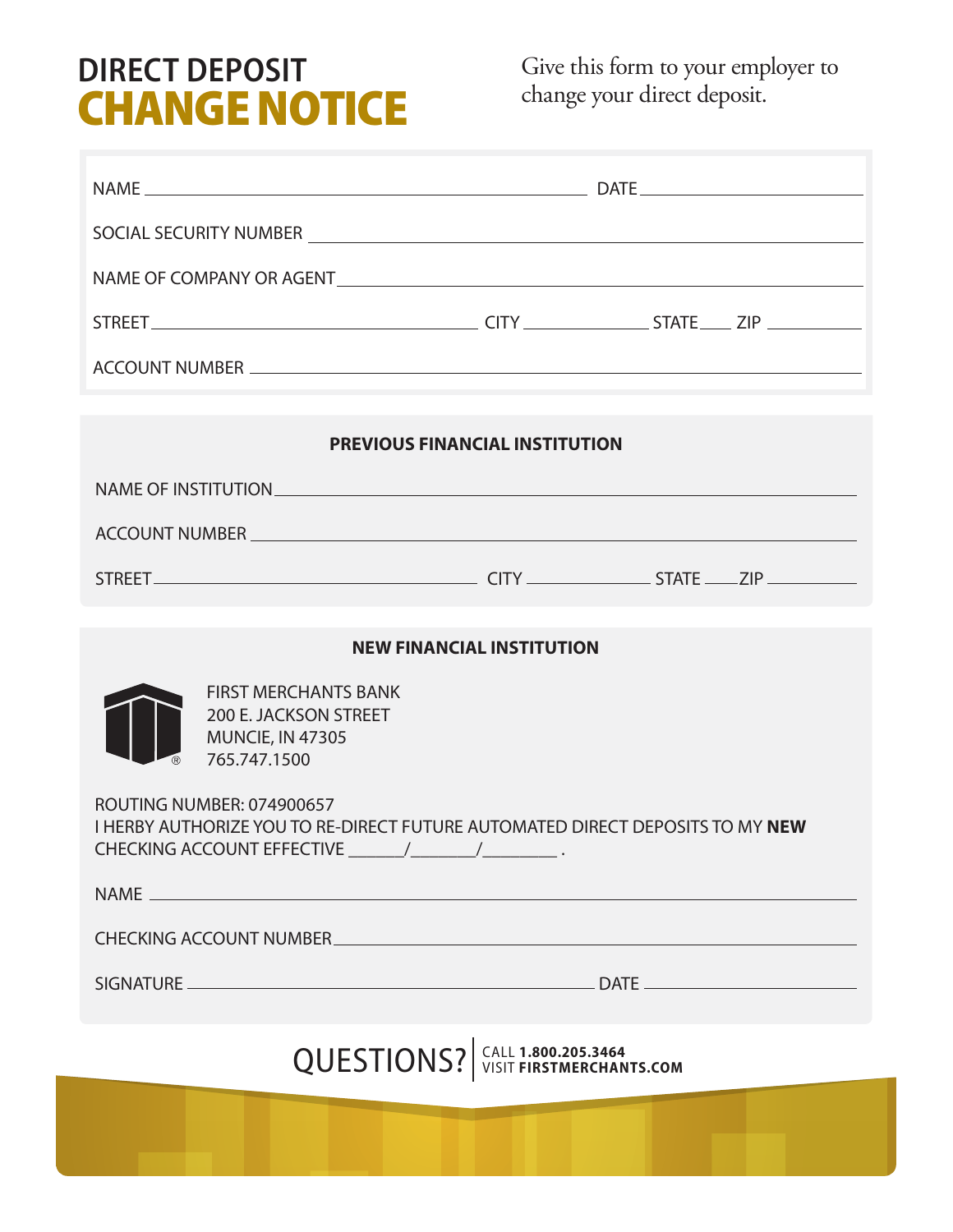## **Checking Account** closure notice

Give this form to your previous bank to close the account.

|                                                                                                                                                                                                                                | DATE |
|--------------------------------------------------------------------------------------------------------------------------------------------------------------------------------------------------------------------------------|------|
|                                                                                                                                                                                                                                |      |
| JOINT OWNER (IF APPLICABLE) And the state of the state of the state of the state of the state of the state of the state of the state of the state of the state of the state of the state of the state of the state of the stat |      |
| JOINT OWNER SOCIAL SECURITY NUMBER (IF APPLICABLE) <b>And CONTROLLING CONTROL</b>                                                                                                                                              |      |
|                                                                                                                                                                                                                                |      |

| <b>PREVIOUS FINANCIAL INSTITUTION</b>                                                                                                                                                                                          |                                  |  |  |  |
|--------------------------------------------------------------------------------------------------------------------------------------------------------------------------------------------------------------------------------|----------------------------------|--|--|--|
| NAME OF INSTITUTION                                                                                                                                                                                                            |                                  |  |  |  |
| ACCOUNT NUMBER CONTRACTED AND RESIDENCE IN A SERIES OF THE CONTRACTED AND RELEASED FOR THE CONTRACTED AND RELEASED FOR THE CONTRACTED AND RELEASED FOR THE CONTRACTED AND RELEASED FOR THE CONTRACTED AND RELEASED FOR THE CON |                                  |  |  |  |
|                                                                                                                                                                                                                                |                                  |  |  |  |
|                                                                                                                                                                                                                                |                                  |  |  |  |
|                                                                                                                                                                                                                                |                                  |  |  |  |
| I HERBY AUTHORIZE YOU TO CLOSE MY ACCOUNT AND MAIL ADDITIONAL FUNDS TO THE                                                                                                                                                     |                                  |  |  |  |
|                                                                                                                                                                                                                                |                                  |  |  |  |
|                                                                                                                                                                                                                                |                                  |  |  |  |
|                                                                                                                                                                                                                                |                                  |  |  |  |
|                                                                                                                                                                                                                                |                                  |  |  |  |
|                                                                                                                                                                                                                                | QUESTIONS? SIGNAL 1.800.205.3464 |  |  |  |
|                                                                                                                                                                                                                                |                                  |  |  |  |